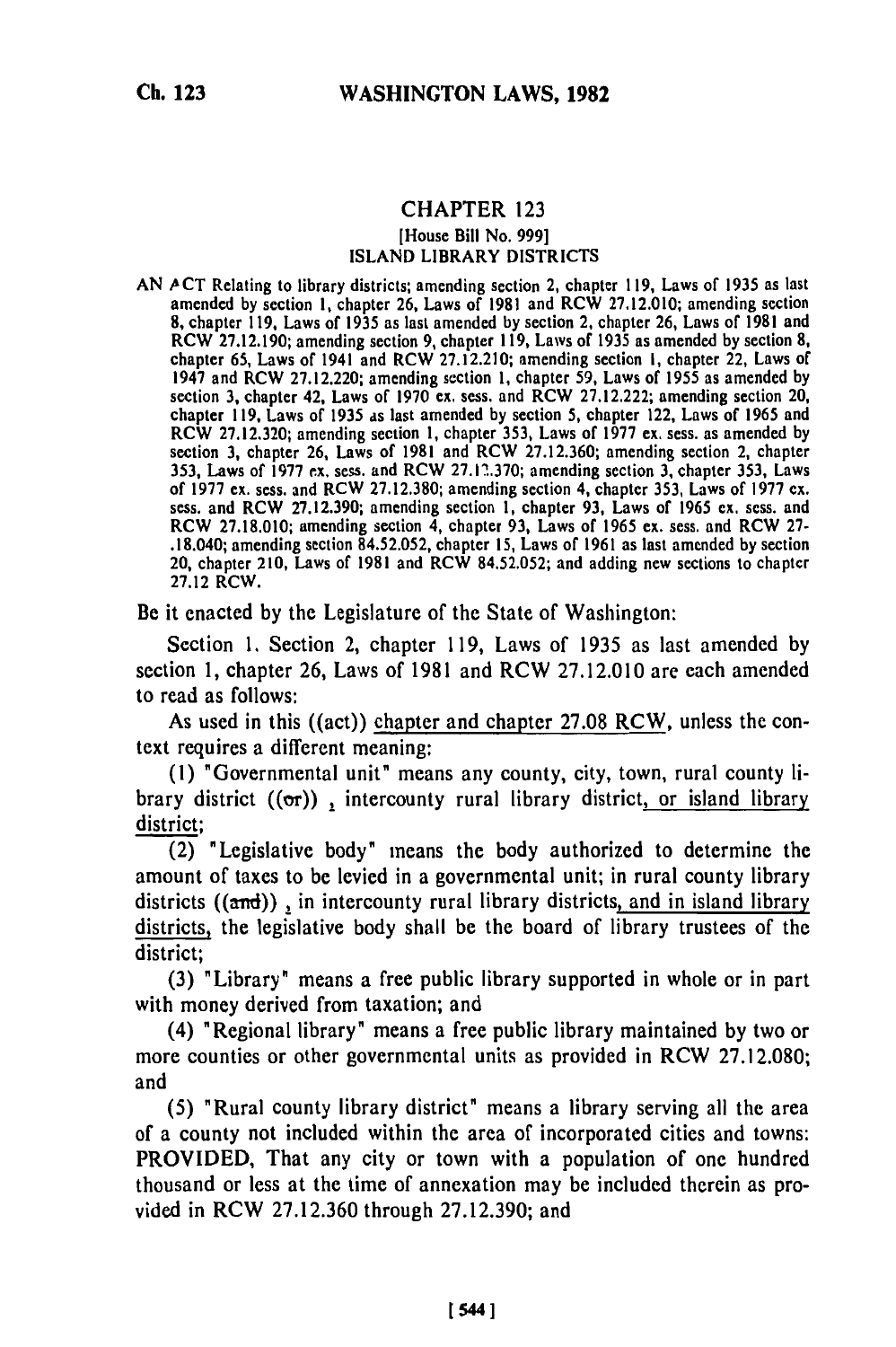**(6)** "Intercounty rural library district" means a municipal corporation organized to provide library service for all areas outside of incorporated cities and towns within two or more counties: PROVIDED, That any city or town with a population of one hundred thousand or less at the time of annexation may be included therein as provided in RCW **27.12.360** through 27.12.390; and

(7) "Island library district" means a municipal corporation organized to provide library service for all areas outside of incorporated cities and towns on a single island only, and not all of the area of the county, in counties composed entirely of islands and having a population of less than twentyfive thousand at the time the island library district was created: PROVID-**ED,** That any city or town with a population of one hundred thousand or less at the time of annexation may be included therein as provided in RCW 27.12.360 through 27.12.390.

NEW SECTION. Sec. 2. The procedure for the establishment of an island library district shall be as follows:

**(1)** Petitions signed by at least ten percent of the registered voters of the island, outside of the area of incorporated cities and towns, asking that the question, "Shall an island library district be established?" be submitted to a vote of the people of the island, shall be filed with the board of county commissioners.

(2) The board of county commissioners, after having determined that the petitions were signed by the requisite number of qualified petitioners, shall place the proposition for the establishment of an island library district on the ballot for the vote of the people of the island, outside incorporated cities and towns, at the next succeeding general or special election.

(3) **If** a majority of those voting on the proposition vote in favor of the establishment of the island library district, the board of county commissioners shall forthwith declare it established.

NEW SECTION. Sec. 3. An island library district may not be established if there is in existence a library district serving all of the area of the county not included within the area of incorporated cities and towns.

NEW SECTION. Sec. 4. Immediately following the establishment of an island library district, the board of county commissioners shall appoint a board of library trustees for the district in accordance with RCW **27.12- .190.** The board of trustees shall appoint a librarian for the district.

Funds for the establishment and maintenance of the library service of the district shall be provided by the board of county commissioners by means of an annual tax levy on the property in the district of not more than fifty cents per thousand dollars of assessed value per year. The tax levy shall be based on a budget to be compiled **by** the board of trustees of the island library district who shall determine the tax rate necessary and certify their determination to the board of county commissioners.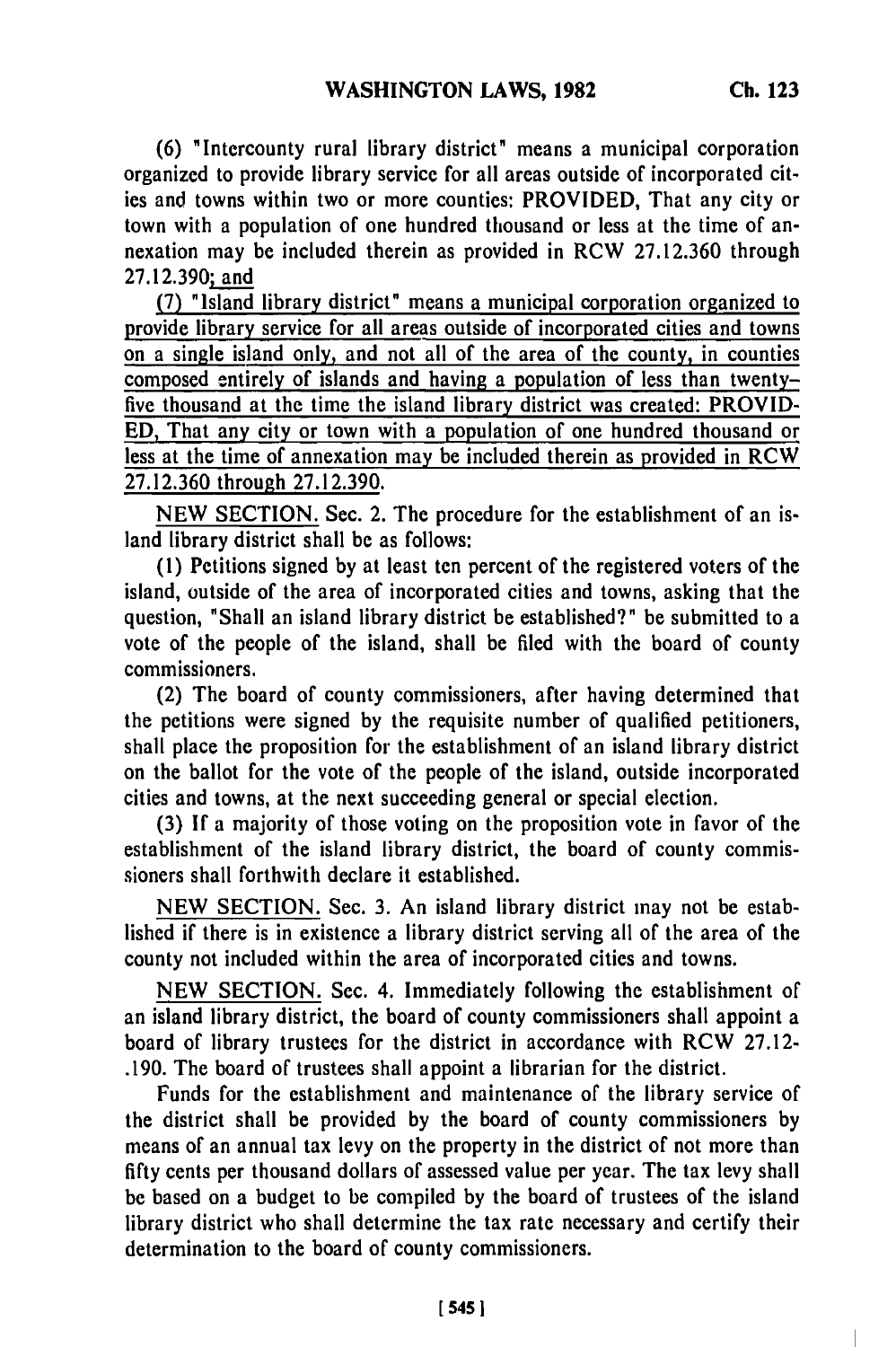Excess levies authorized pursuant to RCW **27.12.222,** 84.52.052, or 84- .52.056 shall be at a rate determined **by** the board of trustees of the island library district and certified to the board of county commissioners.

**NEW** SECTION. Sec. 5. Except as otherwise specifically provided, island library districts and the trustees thereof shall have the same powers and limitations as are prescribed **by** RCW 27.12.060 through 27.12.070 for rural county library districts and shall follow the same procedures and be subject to the same limitations as are provided therein with respect to the contracting of indebtedness.

**NEW** SECTION. Sec. 6. The board of trustees of an island library district may adopt a name **by** which the district shall be known and under which it shall transact all of its business.

**NEW** SECTION. Sec. 7. **If** after an island library district serving a single island has been established, a rural county library district serving all of the area of the county not included within the area of incorporated cities and towns is established as provided in RCW 27.12.040, the district serving the single island in the county shall be dissolved.

Sec. 8. Section **8,** chapter **119,** Laws of **1935** as last amended **by** section 2, chapter **26,** Laws of 1981 and RCW 27.12.190 are each amended to read as follows:

The management and control of a library shall be vested in a board of either five or seven trustees as hereinafter in this section provided. In cities and towns five trustees shall be appointed **by** the mayor with the consent of the legislative body. In counties **((and)) .** rural county library districts, and island library districts, five trustees shall be appointed by the board of county commissioners. In a regional library district a board of either five or seven trustees shall be appointed **by** the joint action of the legislative bodies concerned. In intercounty rural library districts a board of either five or seven trustees shall be appointed **by** the joint action of the boards of county commissioners of each of the counties included in a district. The first appointments for boards comprised of but five trustees shall be for terms of one, two, three, four, and five years respectively, and thereafter a trustee shall be appointed annually to serve for five years. The first appointments for boards comprised of seven trustees shall be for terms of one, two, three, four, five, six, and seven years respectively, and thereafter a trustee shall **be** appointed annually to serve for seven years. No person shall be appointed to any board of trustees for more than two consecutive terms. Vacancies shall be filled for unexpired terms as soon as possible in the manner in which members of the board are regularly chosen.

A library trustee shall not receive a salary or other compensation for services as trustee, but necessary expenses actually incurred shall be paid from the library funds.

L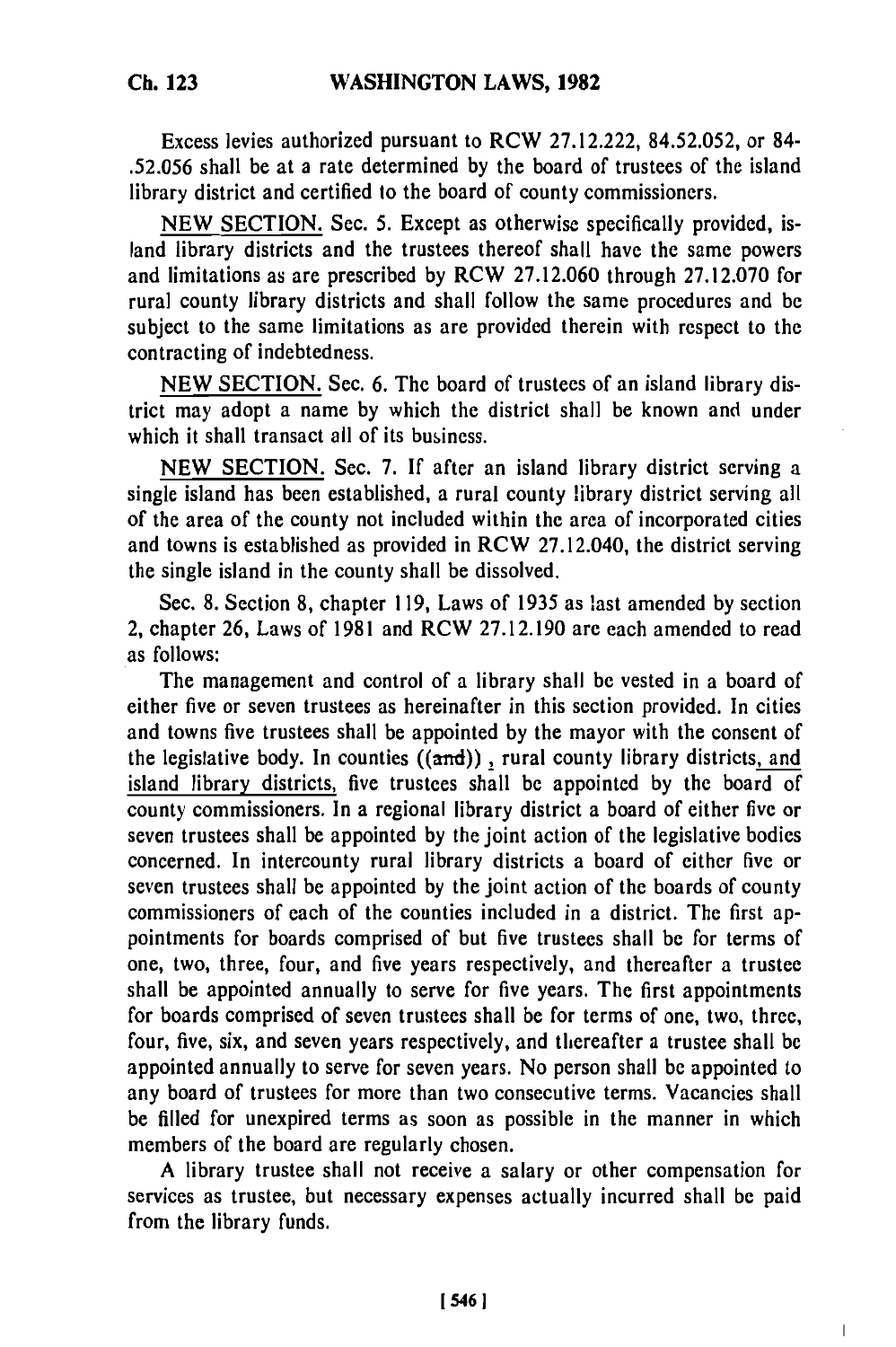**A** library trustee in the case of a city or town may be removed only **by** vote of the legislative body. A trustee of a county library  $((\sigma r))$ , a rural county library district library, or an island library district library may be removed for just cause **by** the county commissioners after a public hearing upon a written complaint stating the ground for removal, which complaint, with a notice of the time and place of hearing, shall have been served upon the trustee at least fifteen days before the hearing. A trustee of an intercounty rural library district may be removed **by** the joint action of the board of county commissioners of the counties involved in the same manner as provided herein for the removal of a trustee of a county library.

Sec. **9.** Section **9,** chapter **119,** Laws of 1935 as amended **by** section **8,** chapter **65,** Laws of 1941 and RCW **27.12.210** are each amended to read as **follows:**

The trustees, immediately after their appointment or election, shall meet and organize **by** the election of such officers as they deem necessary. They shall:

**(1)** Adopt such bylaws, rules, and regulations for their own guidance and for the government of the library as they deem expedient;

(2) Have the supervision, care, and custody of all property of the library, including the rooms or buildings constructed, leased, or set apart therefor;

**(3)** Employ a librarian, and upon his recommendation employ such other assistants as may be necessary, all in accordance with the provisions of RCW **27.08.010,** prescribe their duties, fix their compensation, and remove them for cause;

(4) Submit annually to the legislative body a budget containing estimates in detail of the amount of money necessary for the library for the ensuing year; except that in a  $((\text{rural country}))$  library district the board of library trustees shall prepare its budget, certify the same and deliver it to the board of county commissioners in ample time for it to make the tax levies for the purpose of the district;

**(5)** Have exclusive control of the finances of the library;

**(6)** Accept such gifts of money or property for library purposes as they deem expedient;

**(7)** Lease or purchase land for library buildings;

**(8)** Lease, purchase, or erect an appropriate building or buildings for library purposes, and acquire such other property as may be needed therefor;

**(9)** Purchase books, periodicals, maps, and supplies for the library; and

**(10)** Do all other acts necessary for the orderly and efficient management and control of the library.

Sec. **10.** Section **1,** chapter 22, Laws of 1947 and RCW **27.12.220** are each amended to read as follows:

The trustees of any rural county library district, any island library district, or any intercounty rural library district may include in the annual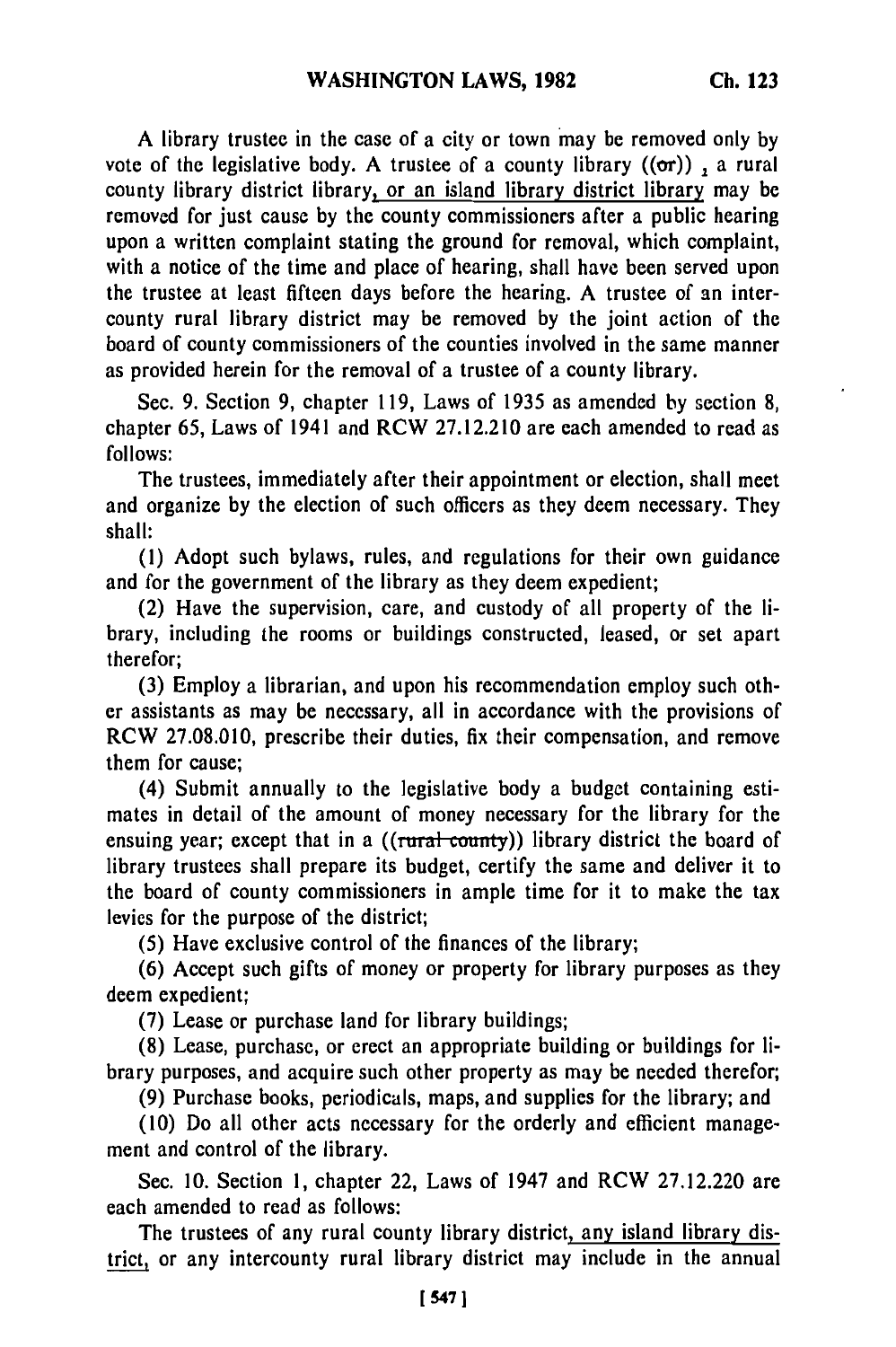budget of such district an item for the accumulation during such year of a specified sum of money to be expended in a future year for the acquisition, enlargement or improvement of real or personal property for library purposes.

Sec. 11. Section 1, chapter 59, Laws of 1955 as amended by section 3, chapter 42, Laws of 1970 ex. sess. and RCW 27.12.222 are each amended to read as follows:

In addition to the indebtedness authorized by RCW 27.12.150 and 27- 12.070, rural county library districts, island library districts, and intercounty rural library diviriets may incur indebtedness for capital purposes to the full extent permitted by the Constitution and may issue general obligation bonds to pay therefor not to exceed an amount equal to one-half of one percent of the value of the taxable property within the district, as the term "value of the taxable property" is defined in RCW 39.36.015. Any such indebtedness shall be authorized by resolution of the board of library trustees, and the board of library trustees shall submit the question to the qualified electors of the district for their ratification or rejection whether or not such indebtedness shall be incurred and such bonds issued. Such proposition to be effective must be authorized by an affirmative vote of three-fifths of the electors within the district voting at a general or special election to be held for the purpose of authorizing such indebtedness and bond issue at which election the number of persons voting on the proposition shall constitute not less than forty percent of the total number of votes cast in such taxing district at the last preceding general election. If the voters shall so authorize, the district may levy annual taxes in excess of normal legal limitations to pay the principal and interest upon such bonds as they shall become due. The excess levies mentioned in this section or in RCW 84.52.052 or 84.52- .056 may be made notwithstanding anything contained in RCW 27.12.050, 27.12.070 or 27.12.150 or any other statute pertaining to such library districts.

Sec. 12. Section 20, chapter 119, Laws of 1935 as last amended by section 5, chapter 122, Laws of 1965 and RCW 27.12.320 are each amended to read as follows:

A library established or maintained under this  $((act))$  chapter (except a regional or a rural county library district library  $((\sigma r))$ , an intercounty rural library district library, or an island library district library) may be abolished only in pursuance of a vote of the electors of the governmental unit in which the library is located, taken in the manner prescribed in RCW 27.12.030 for a vote upon the establishment of a library. If a library of a city or town be abolished, the books and other printed or written matter belonging to it shall go to the library of the county whereof the municipality is a part, if there be a county library, but if not, then to the state library. If a library of a county or region be abolished, the books and other printed matter belonging to it shall go to the state library. All other library property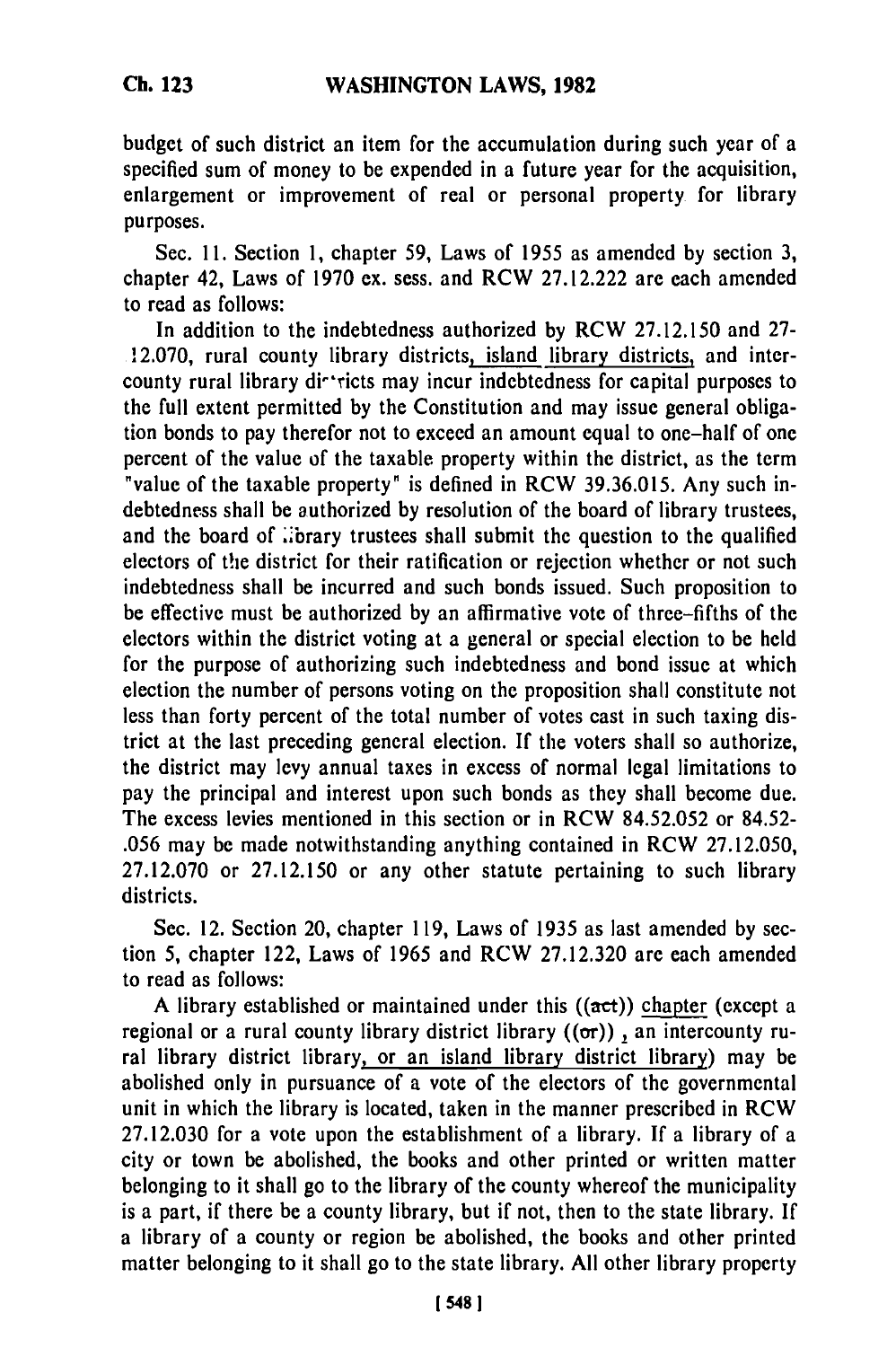shall be disposed of as the legislative body of the governmental unit shall direct.

After a rural county library district, an island library district, or an intercounty rural library district has been in operation for three or more years, it may be dissolved pursuant to a majority vote of all of the qualified electors residing outside of incorporated cities and towns voting upon a proposition for its dissolution, at a general election, which proposition may be placed upon the ballot at any such election whenever a petition by ten percent or more qualified voters residing outside of incorporated cities or towns within a rural county library district, an island library district, or an intercounty rural library district requesting such dissolution shall be filed with the board of trustees of such district not less than ninety days prior to the holding of any such election. An island library district may also be dissolved pursuant to section 7 of this 1982 act.

**If** a rural county library district is dissolved, the books and other printed matter belonging to it shall go to the state library. **All** other library property shall be disposed of as the legislative body of the governmental unit shall direct. When an intercounty ruial library district is dissolved, the books, funds and other property thereof shall be divided among the participating counties in the most equitable manner possible as determined **by** the state librarian, who shall give consideration to such items as the original source of property, the amount of funds raised from each county **by** the district, and the ability of the counties to make further use of such property or equipment for library purposes. Printed material which the state librarian finds will not **be** used **by** any of the participating counties for further library purposes shall be turned over to the state library.

When an island library district is dissolved pursuant to this section, the books and other printed matter belonging to it shall go to the state library. **All** other library property shall be disposed of as the legislative body of the governmental unit shall direct. When an island library district is dissolved due to the establishment of a county library district, pursuant to section 7 of this 1982 act, all property, assets, and liabilities of the preexisting island library district within the area included in the county rural library district shall pass to and be assumed **by** the county rural library district: PROVID-ED, That where within any county rural library district heretofore or hereafter organized under the provisions of this chapter a preexisting island library district has incurred a bonded indebtedness which was outstanding at the time of the formation of the county rural library district, the preexisting island library district shall retain its corporate existence insofar as is necessary for the purpose until the bonded indebtedness outstanding against it on and after the effective date of the formation has been oaid in full: PROVIDED FURTHER, That a special election may be called **by** the board of trustees of the county rural library district, to be held at the next general or special election held in the respective counties, for the purpose of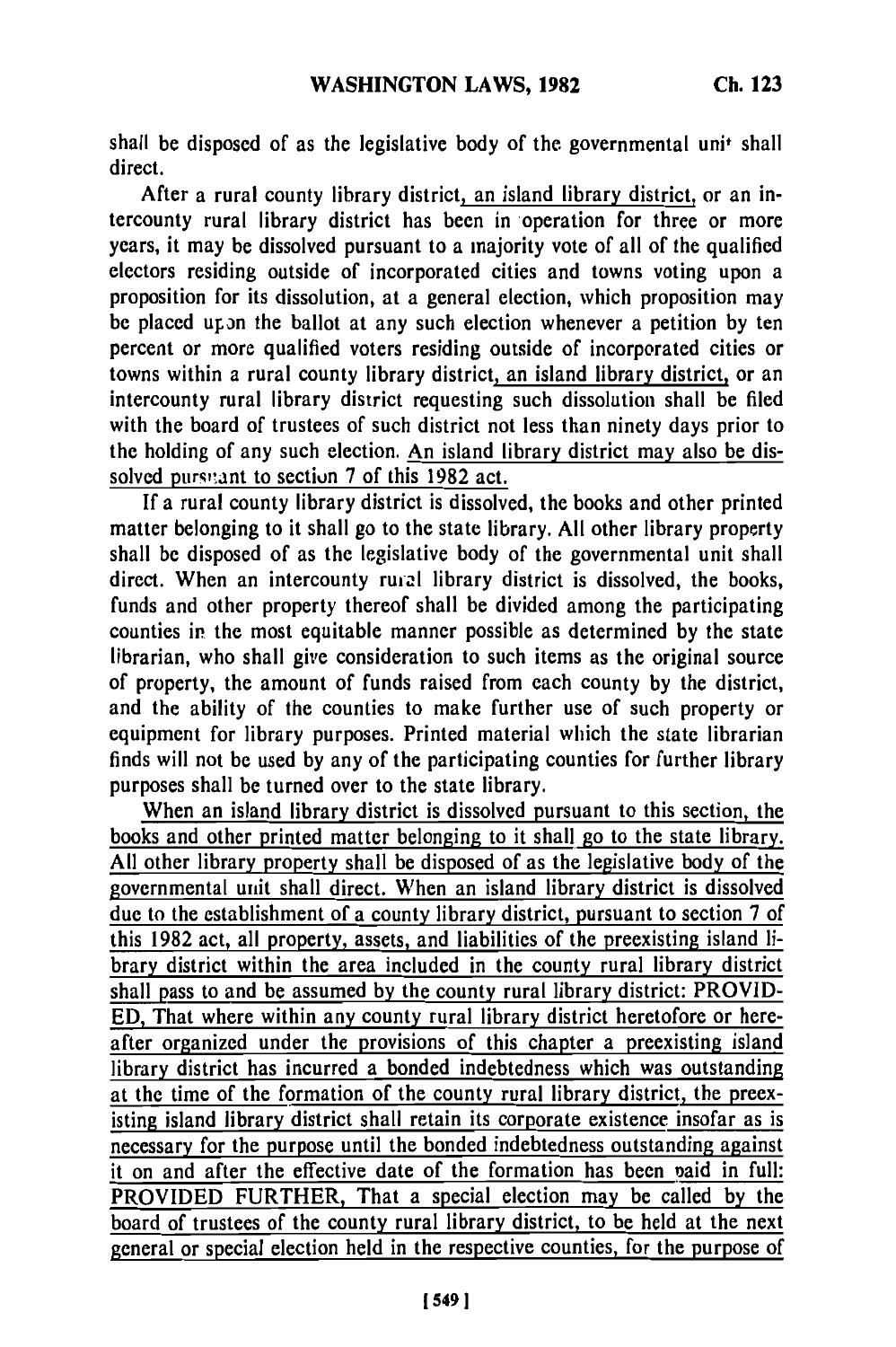affording the voters residing within the area outside of the preexisting island library district an opportunity to assume the obligation of the bonded indebtedness of the preexisting island library district or the question may be submitted to the voters as a separate proposition at the election on the proposal for the formation of the county rural library district.

Sec. **13.** Section **1,** chapter **353,** Laws of **1977** ex. scss. as amended **by** section **3.** chapter **26,** Laws of **1981** and RCW **27.12.360** are each amended to read as follows:

Any city or town with a population **of** one hundred thousand or less at the time of annexation may become a part of any rural county library district, island library district, or intercounty rural library district lying contiguous thereto **by** annexation in the following manner: The inclusion of such a city or town may be initiated **by** the adoption of an ordinance **by** the legislative authority thereof stating its intent to join the library district and finding that the public interest will be served thereby. Before adoption, the ordinance shall be submitted to the library board of the city or town for its review and recommendations. If no library board exists in the city or town, the state librarian shall be notified of the proposed ordinance. **If** the board of trustees of the  $((\text{rurat}))$  library district  $((\text{or intercounty rural-library dis-})$ trict)) concurs in the annexation, notification thereof shall be transmitted to the legislative authority or authorities of the counties in which the city or town is situated.

Sec. 14. Section 2, chapter **353,** Laws of **1977** ex. sess. and RCW **27- .12.370** are each amended to read as follows:

The county legislative authority or authorities shall **by** resolution call a special election to be held in such city or town at the next date provided in RCW **29.13.010** but not less than forty-five days from the date of the declaration of such finding, and shall cause notice of such election to be given as provided for in RCW **29.27.080.**

The election on the annexation of the city or town into the library district shall be conducted **by** the auditor of the county or counties in which the city or town is located **in** accordance with the general election laws of the state and the results thereof shall be canvassed **by** the canvassing board of the county or counties. No person shall bt entitled to vote at such election unless he **or** she is registered to vote in said city or town for at least thirty days preceding the date of the election. The ballot proposition shall be in substantially the following form:

"Shall the city or town of ............... be annexed to and **be** a part of ............... library district?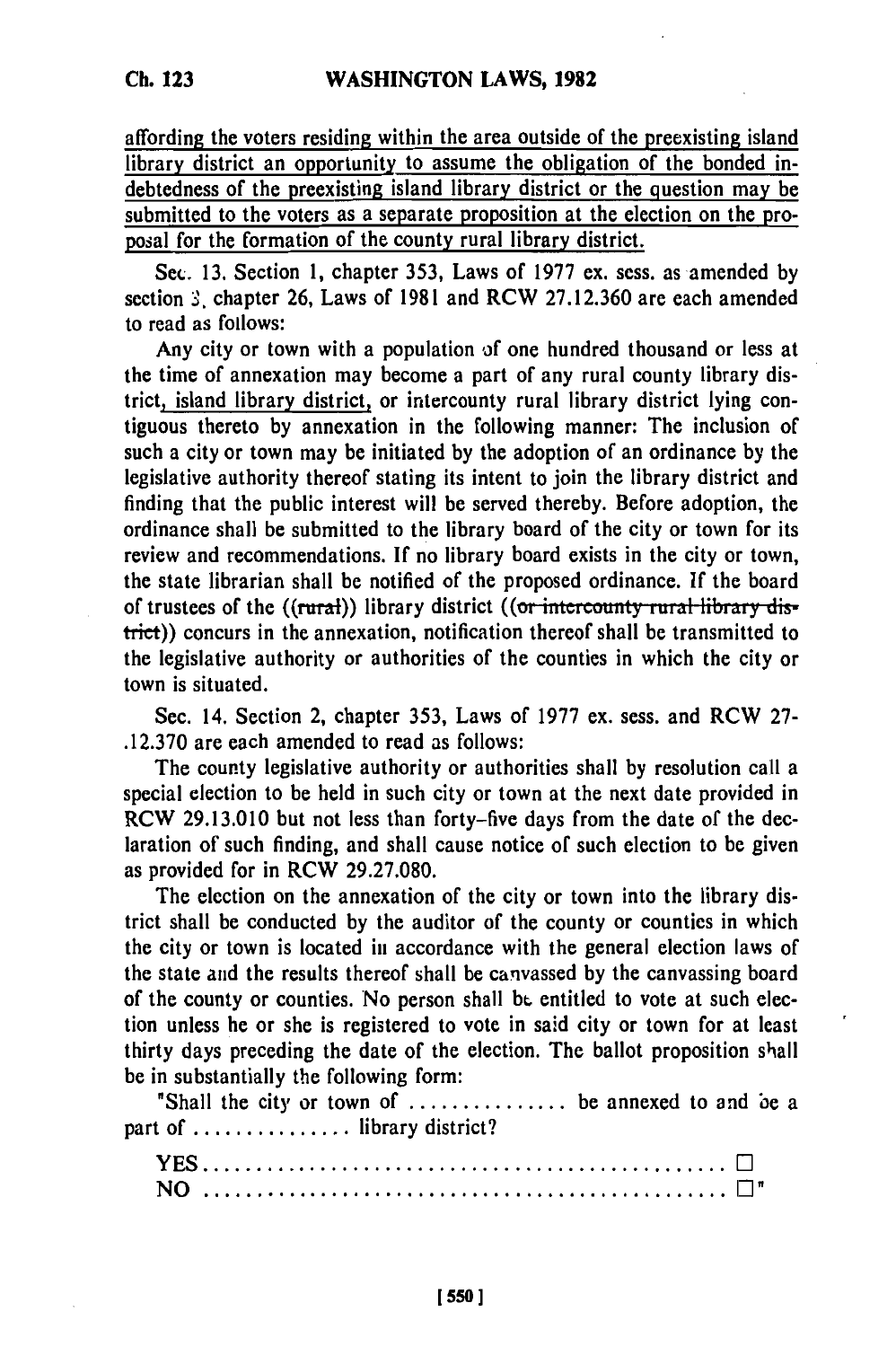**If** a majority of the persons voting on the proposition shall vote in favor thereof, the city or town shall thereupon be annexed and shall be a part of such ((intercounty rural library district or rural)) library district.

Sec. **15.** Section **3,** chapter **353,** Laws of **1977** ex. sess. and RCW **27- .12.380** are each amended to read as follows:

The legislative body of such a city or town which has annexed to such a library district, may, **by** resolution, present to the voters of such city or town a proposition to withdraw from said (( $\frac{1}{\text{turl}}$  county)) library district ((or **intercounty rural library district**)) at any general election held at least three years following the annexation to the library district.

Sec. **16.** Section 4, chapter **353,** Laws of **1977** ex. sess. and RCW **27-** .12.390 are each amended to read as follows:

The annual tax levy authorized **by** RCW 27.12.050 ((and)) **,** 27.12.150, and section 4 of this 1982 act shall be imposed throughout the library district, including any city or town annexed thereto. Any city or town annexed to a rural library district, island library district, or intercounty rural library district shall be entitled to levy up to three dollars and sixty cents per thousand dollars of assessed valuation less any regular levy made **by** such library district in the incorporated area, notwithstanding any other provision of law: PROVIDED, That the limitations upon regular property taxes imposed **by** chapter 84.55 RCW shall apply.

Sec. 17. Section **1,** chapter **93,** Laws of 1965 ex. sess. and RCW **27.18-** .010 are each amended to read as follows:

As used in this chapter, except where the context otherwise requires:

(1) "Compact" means the interstate library compact.

(2) "Public library agency", with reference to this state, means the state library and any county or city library or any regional library, rural county library district library, island library district library, or intercounty rural library district library.

**(3)** "State library agency", with reference to this state, means the commissioners of the state library.

Sec. **18.** Section 4, chapter **93,** Laws of 1965 ex. sess. and RCW 27.18- .040 are each amended to read as follows:

No regional library, county library, rural county library district library, island library district library, intercounty rural library district library, or city library of this state shall be a party to a library agreement which provides for the construction or maintenance of a library pursuant to Article III, subdivision (c-7) of the compact, nor levy a tax or issue bonds to contribute to the construction or maintenance of such a library, except after compliance with any laws applicable to regional libraries, county libraries, rural county library district libraries, island library district libraries, intercounty rural library district libraries, or city libraries relating to or governing the levying of taxes or the issuance of bonds.